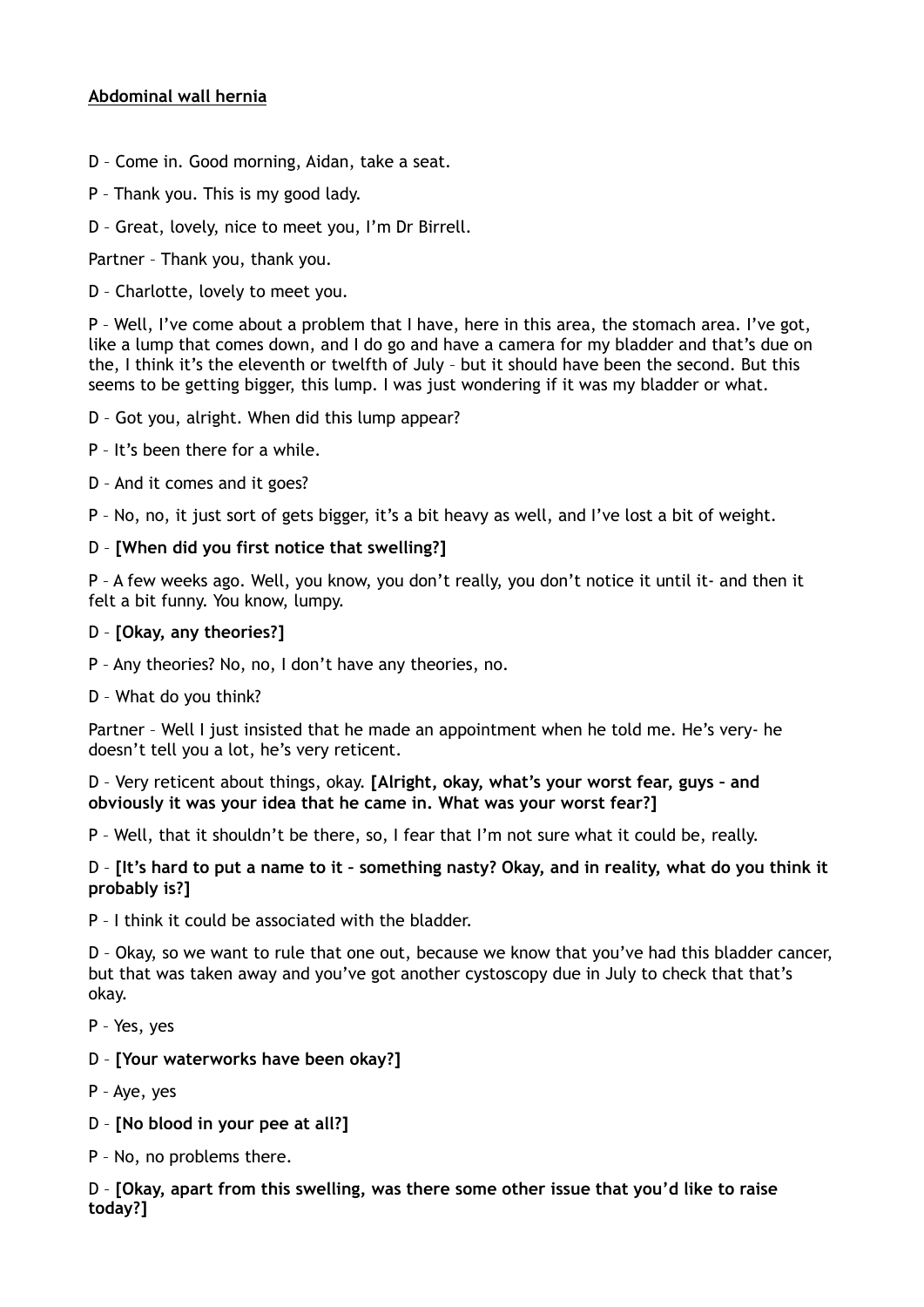P – Well, I've had a cough, and I've been sneezing and coughing for how many weeks- six weeks, four five weeks. I've tried various things to get rid of the cough and cold, but it doesn't seem to go away.

D – Okay, so a cough and a sneeze, and you've mentioned that you've lost weight as well.

- P I've lost a bit of weight, yes.
- D **[How much weight have you lost?]**
- P Maybe half a stone.
- D Half a stone, okay. **[How do you feel in yourself?]**
- P Quite well, actually. A bit tired.
- D **[Breathing's okay?]**
- P Yes, yes.
- D A bit tired.
- P Yes, yes a bit tired, yes.

Partner - When I got him to ring, excuse me, when I got him to ring, it was because I noticed that he wasn't himself and he did feel awfully down, and I felt that he was depressed. I had to force him to tell me what was worrying him.

# D – **[Yeah, preoccupied then, worried about this. Are you depressed?]**

P – No, no, no.

# D – **[Okay, your relationship's a relatively new one isn't it?]**

- P Oh, yes, yes.
- D **[How long have you been seeing each other?]**
- P Seventh of July we got married.
- D Oh, brilliant, okay. So that's-

Partner – But you haven't mentioned anything…

P – Seventh of July, seventh of April isn't it.

D – Seventh of April, I was going to…. Okay, so it's quite new then, isn't it, and how long have you been seeing each other?

Partner – Well, we've know each other quite a while.

### D – **[Good, alright good, and things are going okay between you?]**

P – At the moment, yes, yes; just keep getting a bump now and again but.

Partner – Could I just mention the other problem, he said for him to mention any other problems, so do you mind?

### D – **[Yeah please do, we may not get time to deal with everything, but yeah.]**

Partner – His teeth are an awful problem, they do clatter an awful lot.

- D Have you seen your dentist recently?
- P Two or three month ago. I go to the hospital because of these pins that they had to put in.
- D Are your gums okay, not particularly painful?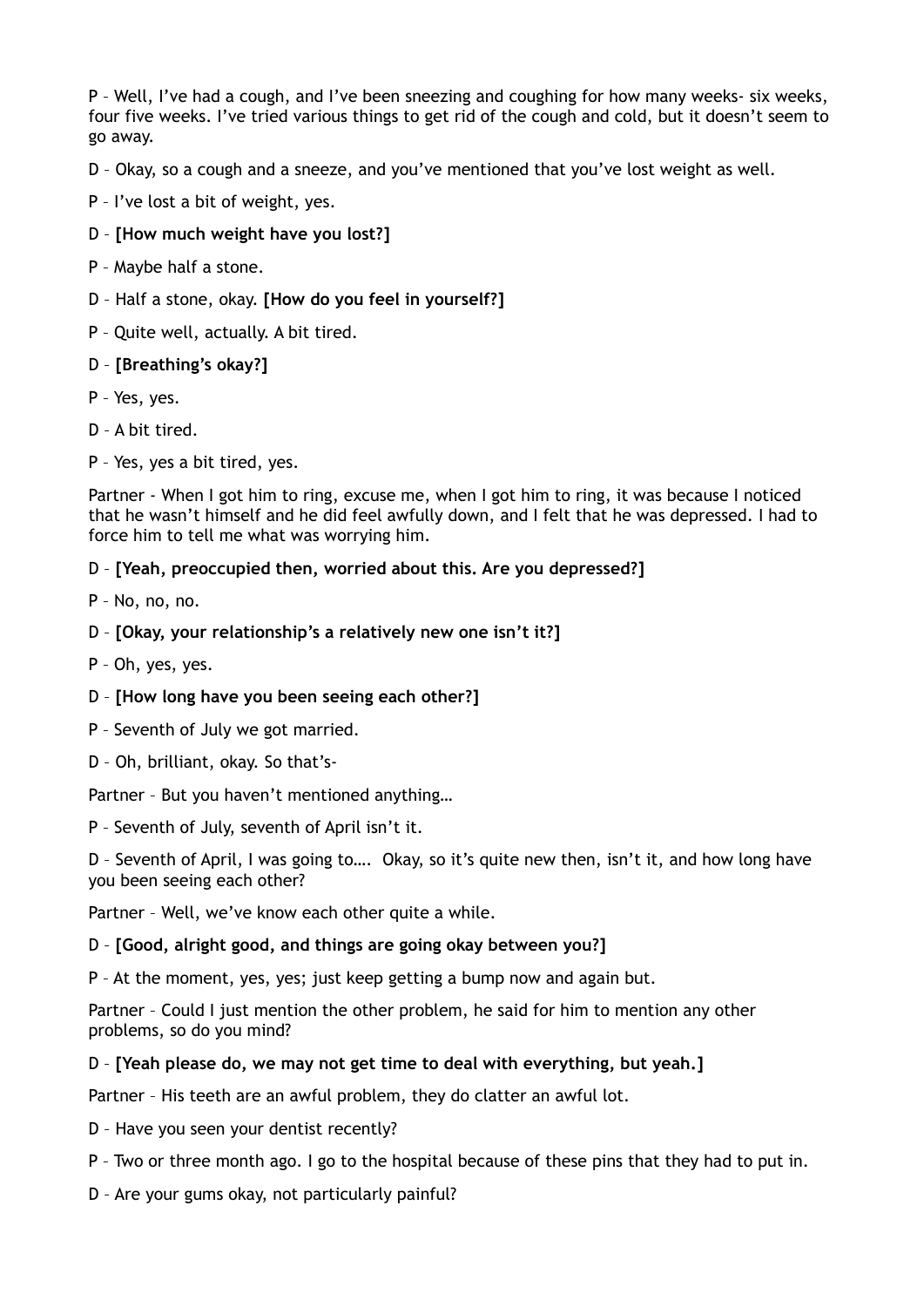P – No, no

D – Sounds like you need a little bit of work done at the dentist

Partner – There's something worrying because he doesn't bite, and they do, well it can be a little bit embarrassing.

D – Okay, no ulcers in your mouth at all?

P – No, no.

D – Good, okay right. **[So we're going to have a look at this swelling, we're going to try and figure out between us what this swelling could be – and you've lost about a half a stone of weight. You've also got this problem with your cough as well, and sneezing.] [You don't feel out of breath, no pain in your chest at all?]** 

P – No, no, no.

- D **[Okay, and you've never been a smoker at all?]**
- P Oh, that's a long time ago.
- D When did you stop?
- P When I was 26.

D – Oh, that's a long, long time ago. Well that's good news isn't it, **[and you're not a big drinker or anything. Any other habits I need to know about?]** 

P – Ah, no.

- D **[Any pain in your tummy at all?]**
- P No, no.
- D **[How are your bowels at the moment?]**
- P Quite well.
- D **[How often do you go to the toilet? With your bowels.]**
- P Twice a day.
- D **[No blood there at all?]**
- P No
- D **[No change in the habit with that at all?]**

P – No, there's nothing there.

D – **[Good, and your waterworks, you've already mentioned are working fine aren't they. Good, so regular medication wise, we've got you on lansoprazole, folic acid and some painkillers.]** 

- P Yes.
- D The co-codamol.

P – Yeah.

D – **[Right, let's check your weight, slip your jacket off, check your weight and then let's have a look at his swelling if we can, and then we'll take things from there if that's okay? And that sounds like I might need to listen to your chest as well at some stage. So, 71 kilos, that's lovely.]** 

P – That's with the weight, shall I take all my clothes off.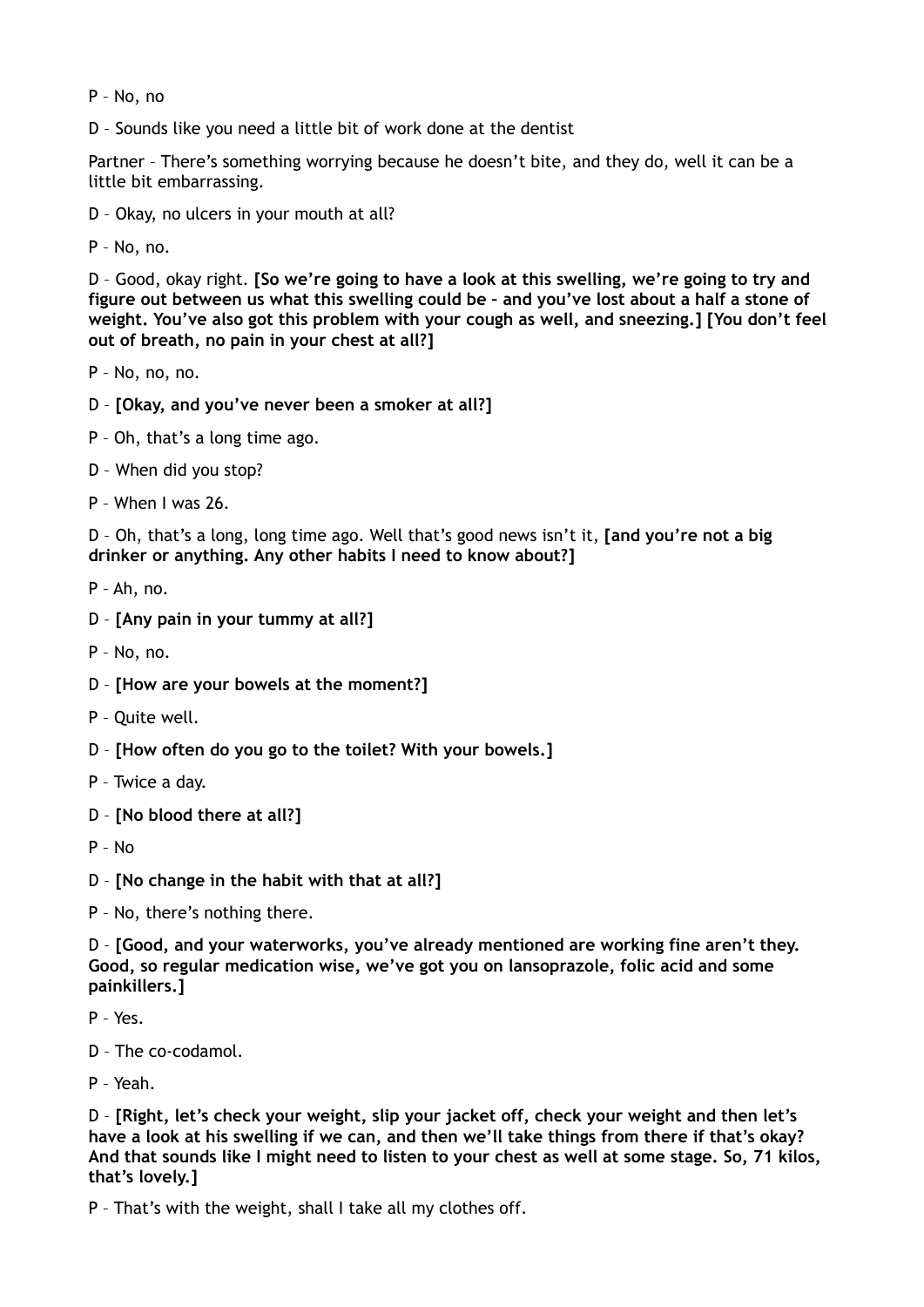D – **[Right, you just slip your trousers down for me. Well some reassuring news for you is that compared to the weight that we had for you a couple of months ago, you've not lost any weight.]** 

P – That bit just sticks out there.

D – **[Yeah, there's a bit of a bulge there, okay.]** 

P – What do you think that could be? Anything?

D – **[Might be a hernia, mightn't it? And it doesn't come down to your scrotum at all?]** 

P – No, no.

D – **[And your testes are fine?]** 

P – No, no, yeah.

D – **[Great. Lie yourself flat on the couch if you wouldn't mind, with your legs up. When you lie down, it goes away, doesn't it?]** 

P – Yeah, it does. Yes, it sort of goes back.

D – Okay, well that's good news.

P – Is it? Oh, good.

D – **[And I can't feel anything when you're lying down, which is wonderful. Turn yourself on to your side, and with your permission, I just want to check your back passage.]** 

P – Right, okay.

D – **[Knees up towards your tummy. Prostate feels fine, great. Pop your trousers and your pants back on, and then I'll need to listen to your chest in a minute if that's okay.]** 

P – Okay.

D – **[Hitch your shirt up, shirt up just at the back and we'll listen in to the back of your chest.] [You've not found any lumps in your neck at all?]** 

P – No.

D – Breathe away. That's lovely, okay. Your nose not blocked up at all?

P – Ah yes, my nose is always blocked up, yes.

D – And that's normal for you?

P – Yes.

D - Okay, good, I'll take a peek up your nose, just for completeness if that's okay?

P – Yes.

D – That's all right. No, nasal polyps, no bleeding from there. That's fine, that's lovely thanks. Great, put yourself back together.

Partner – That was one of my thoughts; you mentioned a hernia.

D – **[Yeah, well I don't think its cancer, but you do have a hernia in your abdominal wall. So what that is, is a weakness in the muscle at the front of the tummy wall which is allowing the guts to protrude a little bit.] [Now, that could be fixed with an operation, but where it is at the moment, it might not be the most urgent thing for you to do.]** 

P – Yes?

D – Because it's quite a big bulge there isn't it?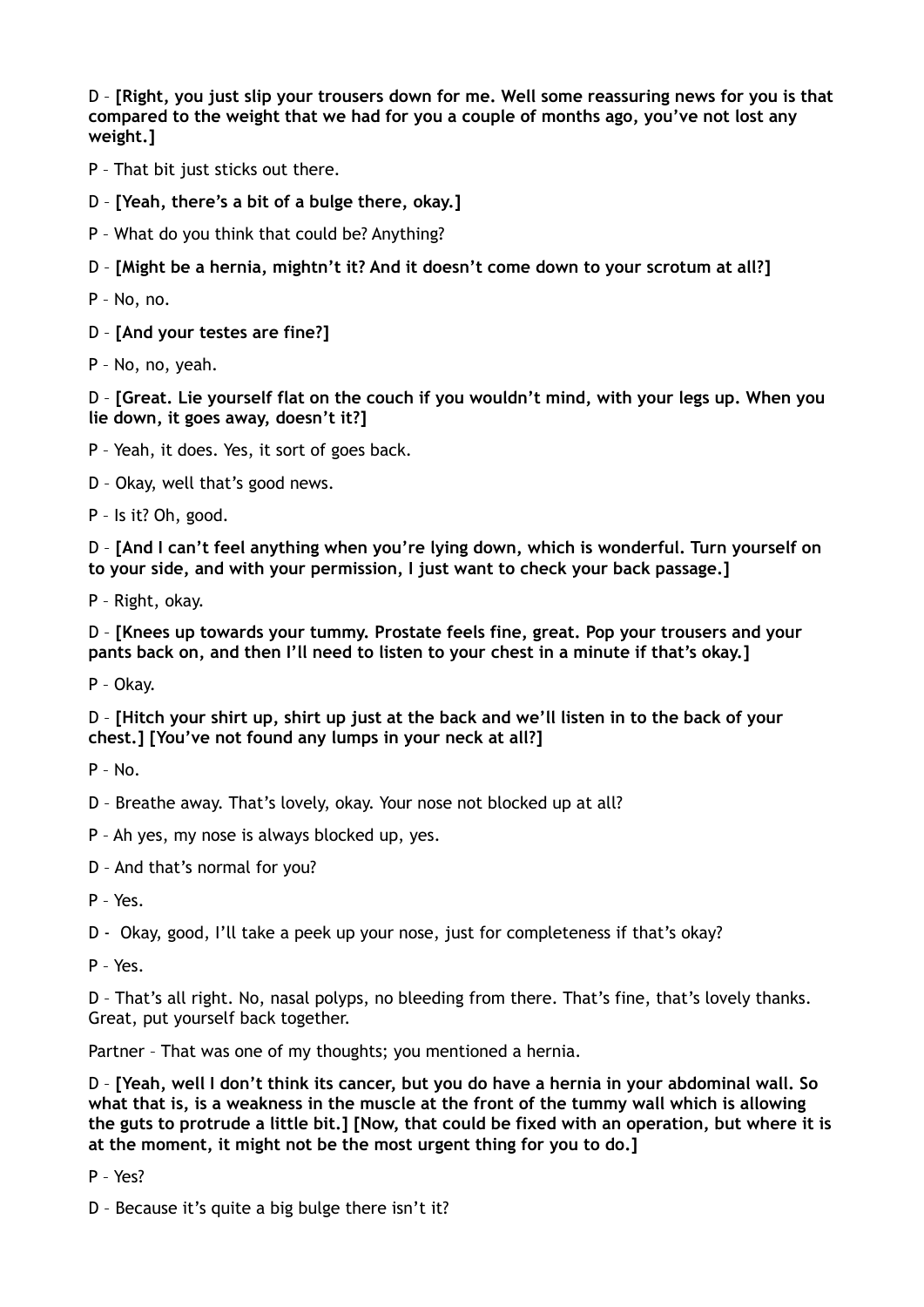P – It is, yes.

D – **[Yeah, and those types of bulges don't necessarily cause problems. You've obviously noticed that it's been there for a wee while already, so it might never cause you any problems. But if it does cause problems, sometimes the bowel can get caught when it bulges through, and it can get caught on its own blood supply. That's the danger of it.]** 

P – Yes.

D – **[But the risk of that is probably pretty small in that particular type of hernia. It's not an inguinal hernia, it's not a femoral hernia, it's an abdominal wall hernia and the chances of it causing problems are relatively slim because of that. And surgery can be a bit more complicated because of that, so you'd probably need a special gauze to be put in there, and the surgeon might give you an opinion about that. So think on it – if you want me to refer you for an opinion from a surgeon, but it's not cancer.]** Your weight's steady, well the weight according to what I measured is steady, and that's reassuring. Your lungs sound fine, I'm going to suggest because you have that cough for 4 weeks, that we do a chest x-ray just for completeness' sake – phone up and just check that that's okay. If that cough in no better in another two or three weeks, then we'll review about your cough.

P – Yes.

D – Is there anything else that we need to urgently tackle today? I know you had a big agenda.

P – No, no.

D – Is that all right?

P – I think I've got enough as it is.

D – **[I think we can reassure you about the cancer.] [Things that would make me think of cancer are continued weight loss, so let me know about that. If you're breathless, I need to know about that too; but if you find that that swelling becomes very painful and you can't open your bowels or pass wind, then we need to know about that straight away. That is a matter of a medical emergency, just in case it gets caught against the blood supply – we need to see you immediately if that happens. But I think it's reasonable to think on whether or not you want to see a surgeon and to decide whether or not you want to think about an operation, but it's reasonable to leave it alone if you want to.]** 

P – Yes.

D – **[Do you want to read anything more about abdominal hernias at all?]** 

P – Well, it would be helpful.

D – **[All right, let's see if you look up hernias – remember this is different from most hernias, okay, but this is an abdominal wall hernia. It's not so dangerous as the other type of hernias that we've talked about. For the most information, patient.info will give you decent information, if it doesn't give you adequate information just to help you decide what to do, then come back to me.]** 

P – So where could I get that from?

D – Online, on the computer. Are you able to access that?

P – Oh, yes, yes, yes.

D – So, once you've accessed that, if you've got any further questions get back to me and let me know.

P – So that's good then, so it's not what you think.

D – It's not what you thought, it's not cancer.